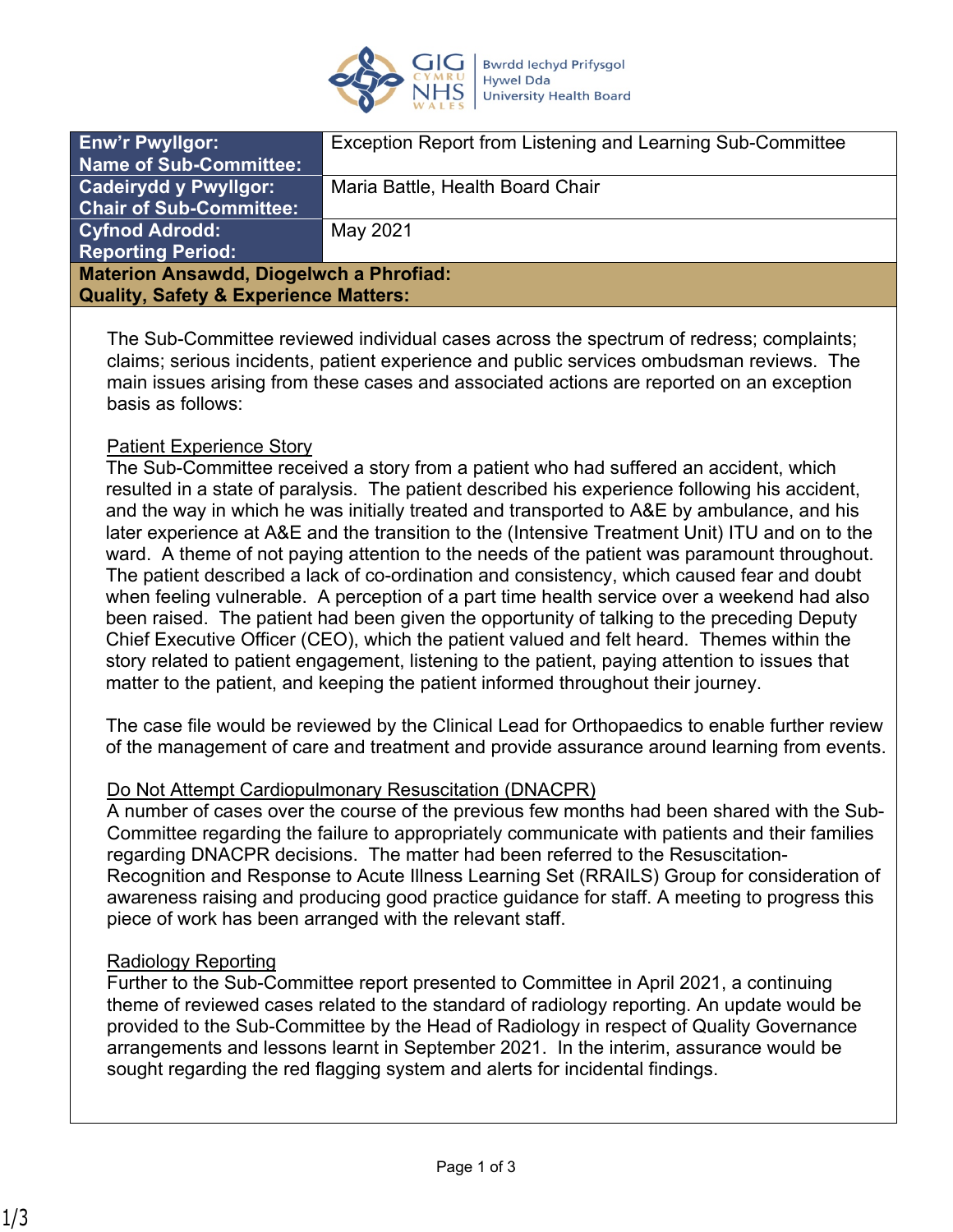# Delay in diagnosis

A lack of follow up, or action of test results and referrals, continued to be a theme within root cause analyses of incidents and complaints. The 'Equip' Quality Improvement project reviewing this area of required improvement will report back to the Sub-Committee in July 2021.

# Public Services Ombudsman for Wales (PSOW)

# Mental Health Services

A final report received from the Public Services Ombudsman in relation to a patient's mental health treatment found that:

- Communication with the patient regarding assessment and medication withdrawal was lacking;
- There was a lack of Occupational Therapy (OT) support during the admission to the Unit;
- There was a failure to arrange ongoing support and therapeutic interventions on discharge:
- There was a delay in the patient receiving a series of assessments and review.

Recommendations made by the PSOW required the Health Board to:

- Provide a full and sincere apology.
- Take the matter to the Mental Health and Learning Disabilities Directorate's Medical Staffing Committee. The Committee should remind all medical staff of the necessity to be aware of patients' concerns, respond to them, and note the action. This should be undertaken in association with the Health Board's Mental Health Quality Assurance Team.
- Review the referrals made for the patient to ensure that they have been followed up and appointments made, where possible, if outstanding.
- Review the referral processes by undertaking a learning exercise to identify what happened in the patient's case and change the process to avoid repetition, if required.
- Ensure the OT service develops auditable assessment processes, with targets, to ensure initial assessments and assessments post-discharge are completed in a timely fashion.
- Ensure OTs at the Unit receive training/supervision in assessment and treatment planning. Further consideration is given to adopting a standardised assessment tool for initial assessments e.g. Model of Human Occupation Screening Tool (MOHOST).

### **Risgiau:**

# **Risks (include Reference to Risk Register reference):**

The Sub-Committee highlights the continuing concerns regarding inpatient falls; missed fractures; radiology reporting; and record keeping/management of records.

#### **Gwella Ansawdd: Quality Improvement:**

The identified actions for quality improvement have been identified as:

- Follow up and action of test results
- Reduction in the delayed diagnosis of fractures
- Review and audit of the World Health Organisation (WHO) surgical checklist
- Reduction in inpatient falls
- Improvements in relation to communication and compliance with the DNACPR policy